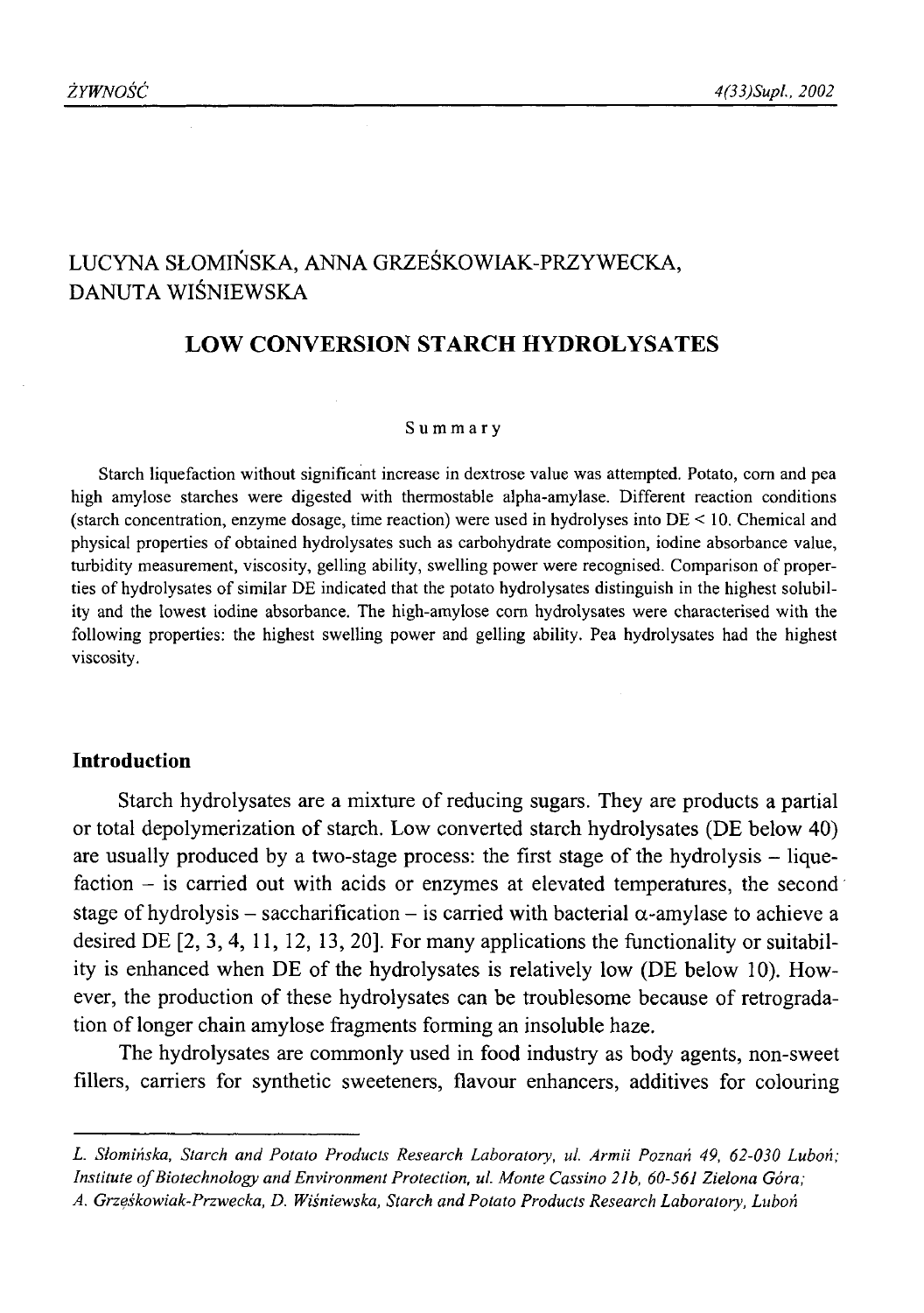agents and so on [1, 6, 14, 16]. Functional properties of low DE starch hydrolysates depend on their production technology and kind of source of starch. High amylose corn starch hydrolysates made by enzymatic hydrolysis having DE between 5 to 15 distinguish in good gel strength - important attribute in a fat replacer [5]. They are also prepared by hydrolysing of a granular amylose starch in a strongly acid aqueous slurry at a temperature above  $70^{\circ}$ C [7]. Low DE potato hydrolysates as Paselli SA2 (Avebe) with a DE of 2 [17], C\*Pur 01906 (Cerestar) with a DE of 3 [21] and Lycadex $\circledR$ (Roquette Freres) with a DE of 5 [19] are prepared by an enzymatic degradation of starch and have plastic, fat-like characteristic increased with applied hydrolysate concentration. Combination of low degree of polymerisation of oat hydrolysates and betaglucan content gives unique functional properties of the products [8,9].

In this research properties of various low converted starch hydrolysates obtained with alpha amylase are compared.

# **Materials and methods**

#### *Enzyme*

Commercial enzyme Termamyl 120 L, a mixture of outstanding heat-stable alpha-amylase produced by selected strains of *Bacillus licheniformis,* was used. Its activity was 120 KNU/g, where 1 KNU was the amount of enzyme that hydrolysed 5.26 g starch per hour using Novo's standard method for determination of  $\alpha$  amylase (substrate – soluble starch, calcium content of solvent – 0.0043 M, reaction time –  $7-20$ min, temperature -  $37^{\circ}$ C, pH  $- 5.6$  [15].

# Source of substrate

Potato starch (Potato Enterprise in Łobez), com starch (National Starch and Chemical), pea starch (DPS, Starch Protein and Service), were used as a substrate for enzyme action (Tab. 1).

Table 1

| Starch components      | Potato starch | Corn starch | Pea starch |  |
|------------------------|---------------|-------------|------------|--|
| Moisture $(\%)$        | 13.0          | 12.6        |            |  |
| Lipids $(\%$ d.s.)     | 0.04          | 0.29        | 0.24       |  |
| Proteins $(\%$ d.s.)   | 0.05          | 0.64        | 0.79       |  |
| Amylose $(\%$ d.s)     |               |             |            |  |
| Amylopectin $(\%$ d.s) | 79            |             |            |  |

Composition of starches used as substrates.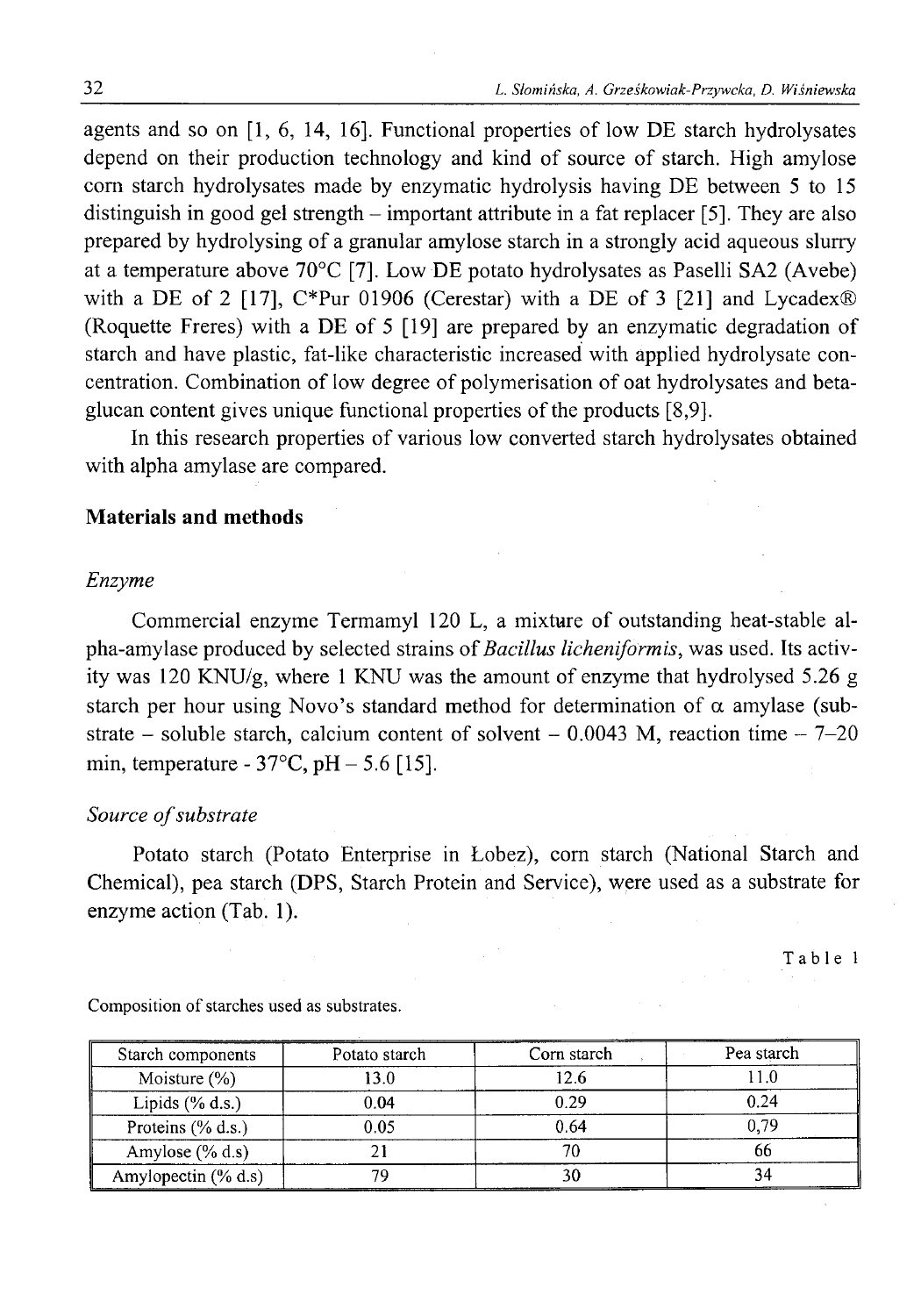# *Experimental procedure*

Aqueous starch slurries of the concentration of 15 and 20% were prepared, their pH was adjusted to 6.5, and enzyme  $(0.013 - 0.055$  KNU/g d.s.) was admixed. The suspension was maintained at 95 $^{\circ}$ C for 10 - 45 min. The inactivation of enzyme was conducted with citric acid. The reaction mixtures were analysed after 10, 20, 30 and 45 min hydrolysis.

The following analyses were performed for each sample:

- the amount of reducing groups by modified Schoorl-Rogenbogen method  $[18]$ ,
- carbohydrate composition by High Performance Liquid Chromatography. (HPLC apparatus (Waters 600E, USA) was used with a Aminex  $HPX - 42A$  column (7.8) x 250 mm), Bio-Rad. Elution of carbohydrate was detected with a differential refractometer. Samples  $(20 \mu l)$  were injected into the column and eluted with water at temperature  $85^\circ$  at a velocity of 0,5 ml/min),
- viscosity (Brookfield Model DV-II spindle # 4 and 5 at 20,50 and 100 min<sup>-1</sup>) was measured at 20% concentration at 25°C,
- iodine absorbance value defined as the optical density at 500 nm using a 4 cm cell in Pye Unican SP 500 Series 2 spectrophotometer,
- solubility and swelling power by Leach method 10],
- gelling ability (Instron 1140 spindle 50, penetration speed  $-100$  rev/min, penetration depth  $-50$  mm).

# **Results and discussion**

# *Role of enzyme concentration and reaction time*

Starch hydrolysates were obtained by means of  $\alpha$ -amylase treatment of potato starch, high amylose com starch, and pea starch. The applied enzyme dose varied from 0.013 to 0.055 KNU/g d.s. As low enzyme dosage as 0.013 KNU/g d.s. produced hydrolysates of DE from 2 to 4 (Fig. 1A).

Production of these hydrolysates required different reaction time, this is, 10, 20, and 30 min for potato, com, and pea starch, respectively (Fig. IB).

#### *Viscosity*

The tested starches were treated by  $\alpha$ -amylase in dosage 0.013 KNU/g d.s. within 30 min. Comparison of viscosity value for hydrolysates obtained from the starches characterised similar DE indicated that the highest viscosity shown the pea hydrolysate.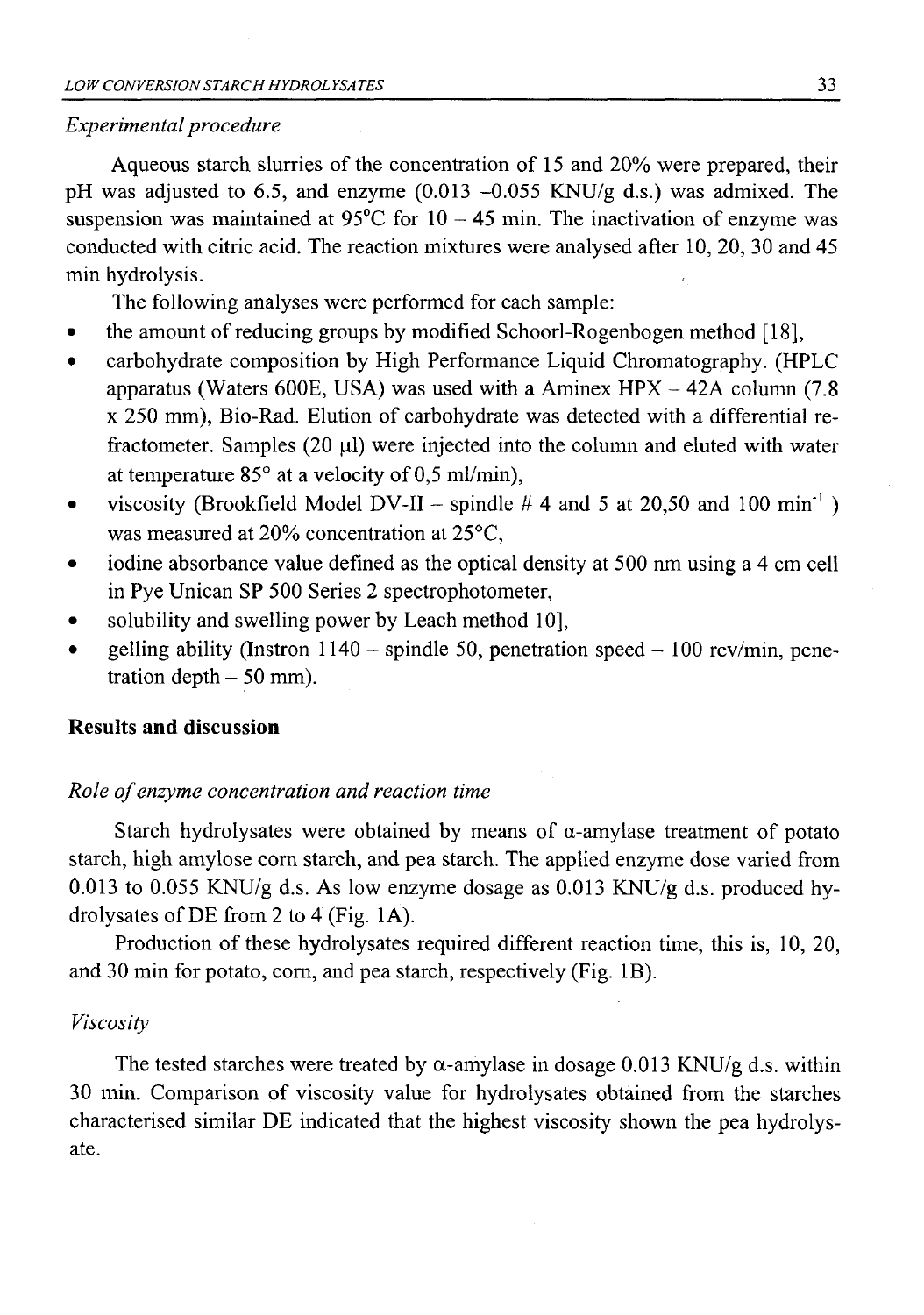

Fig. 1. The influence of enzyme dosage and reaction time on the level of reducing sugars (substrate: 15-20% d.s.; temperature:  $95^{\circ}$ C; pH 6,5; A - reaction time 20 minutes; B - enzyme dosage: 0.013 KNU/g d.s.).

Obtained results of research confirmed the rule created in literature: the decrease of viscosity followed by the increase of starch depolimerization [5, 22].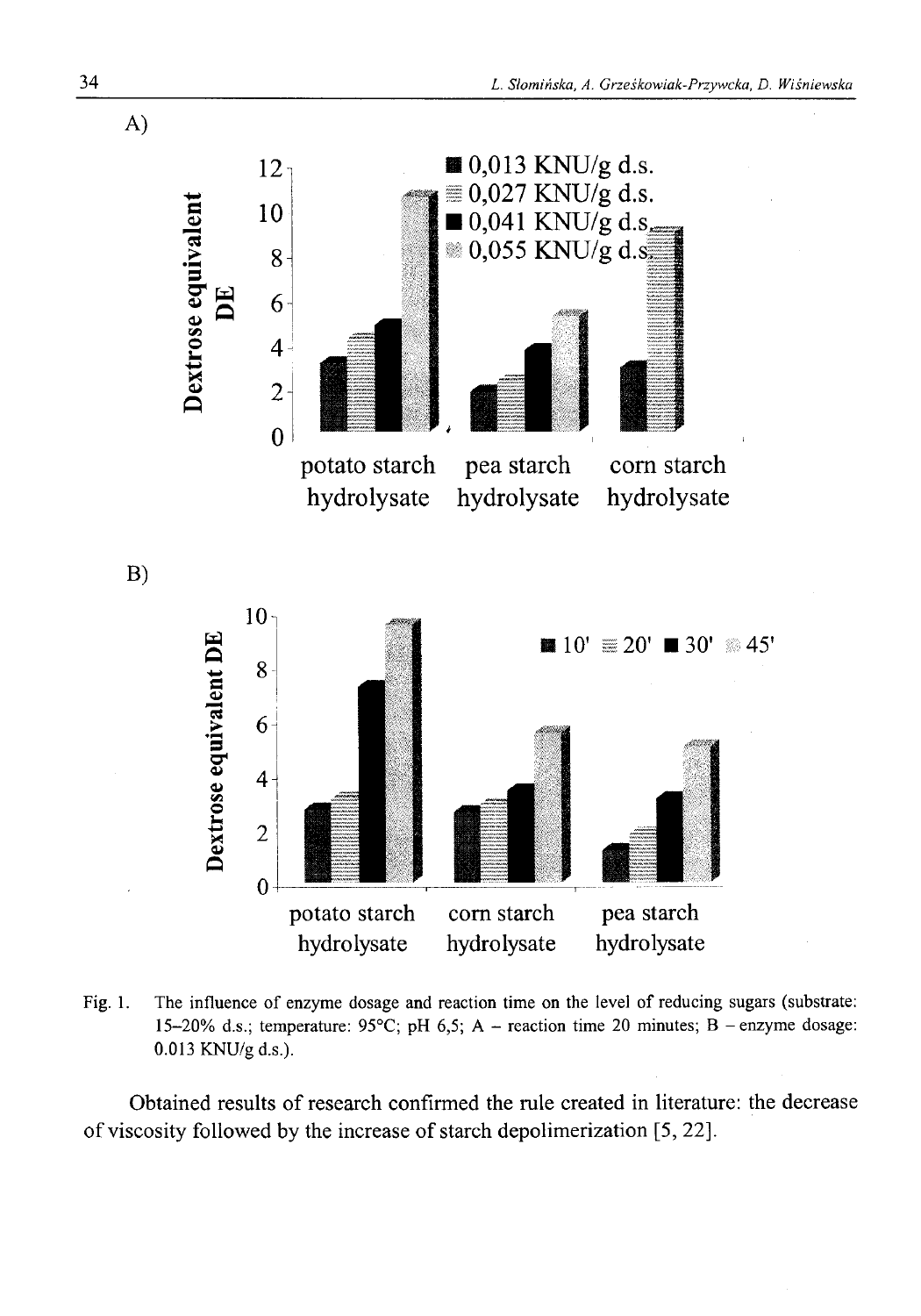



# *Carbohydrate composition*

Carbohydrate composition of the starch hydrolysates changed dependence on the depolimerisation degree of starch. Enhancement of the depolimerisation degree was associated with the increase of simple sugar amount and the decrease in the oligosacharides content [16].

The influence of enzyme dosage and reaction time on carbohydrate composition of tested hydrolysates is presented in Table 2.

Table 2

|                              |               | Glucose [%]         |     | Maltose[%] |     | Higher sugar [%] |      |      |      |      |
|------------------------------|---------------|---------------------|-----|------------|-----|------------------|------|------|------|------|
| Hydrolysate type             | Enzyme dosage | Reaction time [min] |     |            |     |                  |      |      |      |      |
|                              | KNU/g d.s.    | 10                  | 20  | 30         | 10  | 20               | 30   | 10   | 20   | 30   |
| Potato starch<br>hydrolysate | 1.3           | 0.5                 | 1.0 | 5.9        | 1.0 | 1.0              | 10.0 | 98.5 | 98.0 | 84.1 |
|                              | 2.7           | 1.0                 | 2.7 | 6.0        | 2.7 | 3.1              | 10.1 | 96.3 | 94.2 | 83.9 |
|                              | 4.1           | 1.3                 | 3.0 | 6.3        | 3.0 | 3.6              | 11.8 | 95.8 | 93.4 | 81.9 |
| Corn starch<br>hydrolysate   | 1.3           | 0.2                 | 0.2 | 0.3        | 1.8 | 2.6              | 4.3  | 98.1 | 97.2 | 95.4 |
|                              | 2.7           | 1.0                 | 3.4 | 3.5        | 2.1 | 7.0              | 7.3  | 97.0 | 89.6 | 89.2 |
| Pea starch<br>hydrolysate    | 1.3           | 0.6                 | 1.0 | 2.8        | 1.9 | 4.1              | 9.1  | 97.5 | 94.8 | 88.1 |
|                              | 2.7           | 1.3                 | 2.8 | 3.2        | 2.9 | 7.6              | 9.2  | 95.8 | 89.7 | 87.6 |

Carbohydrate composition of tested hydrolysates of starch.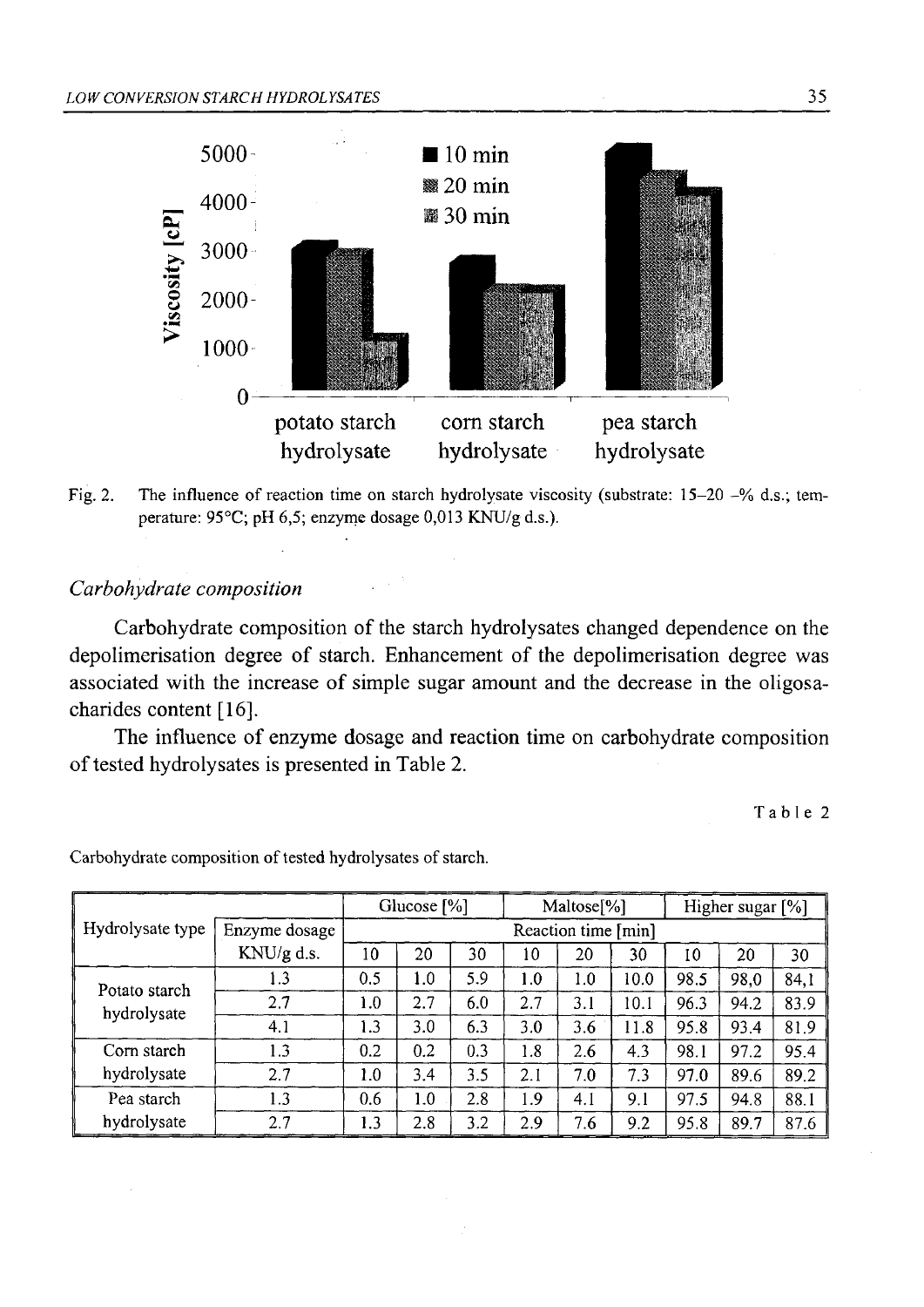# *Iodine absorbance*

Fig. 3. illustrates the correlation between DE of different starch hydrolysates and iodine absorbance value. This hydrolysate property determines the degree of hydrolysate transparency. Potato starch hydrolysates indicated the lowest iodine absorbance whereas pea starch hydrolysates had it the highest.



Fig. 3. Correlation between DE of different starch hydrolysates and iodine absorbance (substrate: 15- 20% d.s.; temperature: 95°C; pH 6,5; enzyme dosage 0.013 KNU/g d.s.; reaction time 20 min.).

# *Solubility and swelling*

Hydrolysed starches were dried in a spray dryer and subjected to farther studies. The influence of dextrose equivalent on solubility and swelling power of the dry hydrolysates is shown in Fig. 4. Results of research indicated that solubility of the dry hydrolysates depended on DE; solubility increased moderately to DE increase. For example: 52% potato starch hydrolysates dissolved in water in the case of hydrolysate with 2.9 DE but hydrolysates of 9.5 DE dissolved already in 91%.

Water solubility of the hydrolysates also depended on type of starch. Solubility of hydrolysates with similar DE (2.9 DE) was as follows:

> potato starch hydrolysate  $-51\%$ , corn starch hydrolysate  $-47%$ , pea starch hydrolysate - 29%.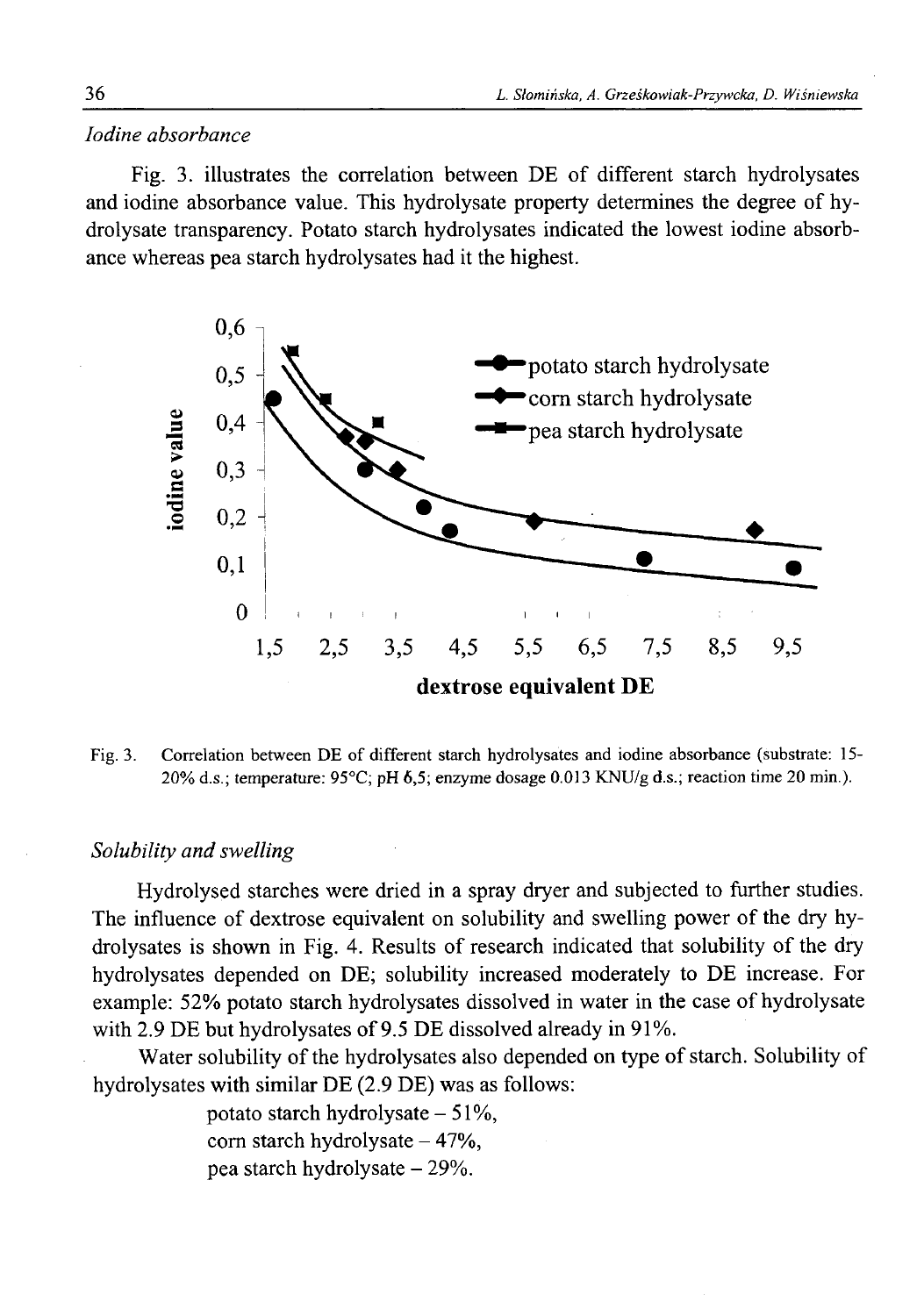Swelling power of hydrolysates was associated with DE and type of starch. Corn starch hydrolysates had the highest swelling power whereas pea starch hydrolysates had it the lowest.



Fig. 4. Solubility and swelling power and DE of tested hydrolysates (substrate: 15-20 % d.s.; temperature: 95°C; pH 6,5; enzyme dosage: 0.013 KNU/g d.s.; reaction time: 20 minutes)

# *Gelling ability*

Com hydrolysates had the highest gelling ability among hydrolysates with similar DE (Tab. 3). This result fitted suggestion that starches with high amount of amylose form strong gels [22].

T a b 1 e 3

| Hydrolysate type          | ЭE  | Gelling ability |  |  |
|---------------------------|-----|-----------------|--|--|
| Potato starch hydrolysate |     | 1.614           |  |  |
| Corn starch hydrolysate   | າ ດ | 3.003           |  |  |
| Pea starch hydrolysate    |     | 1.843           |  |  |

Characteristics of starch hydrolysates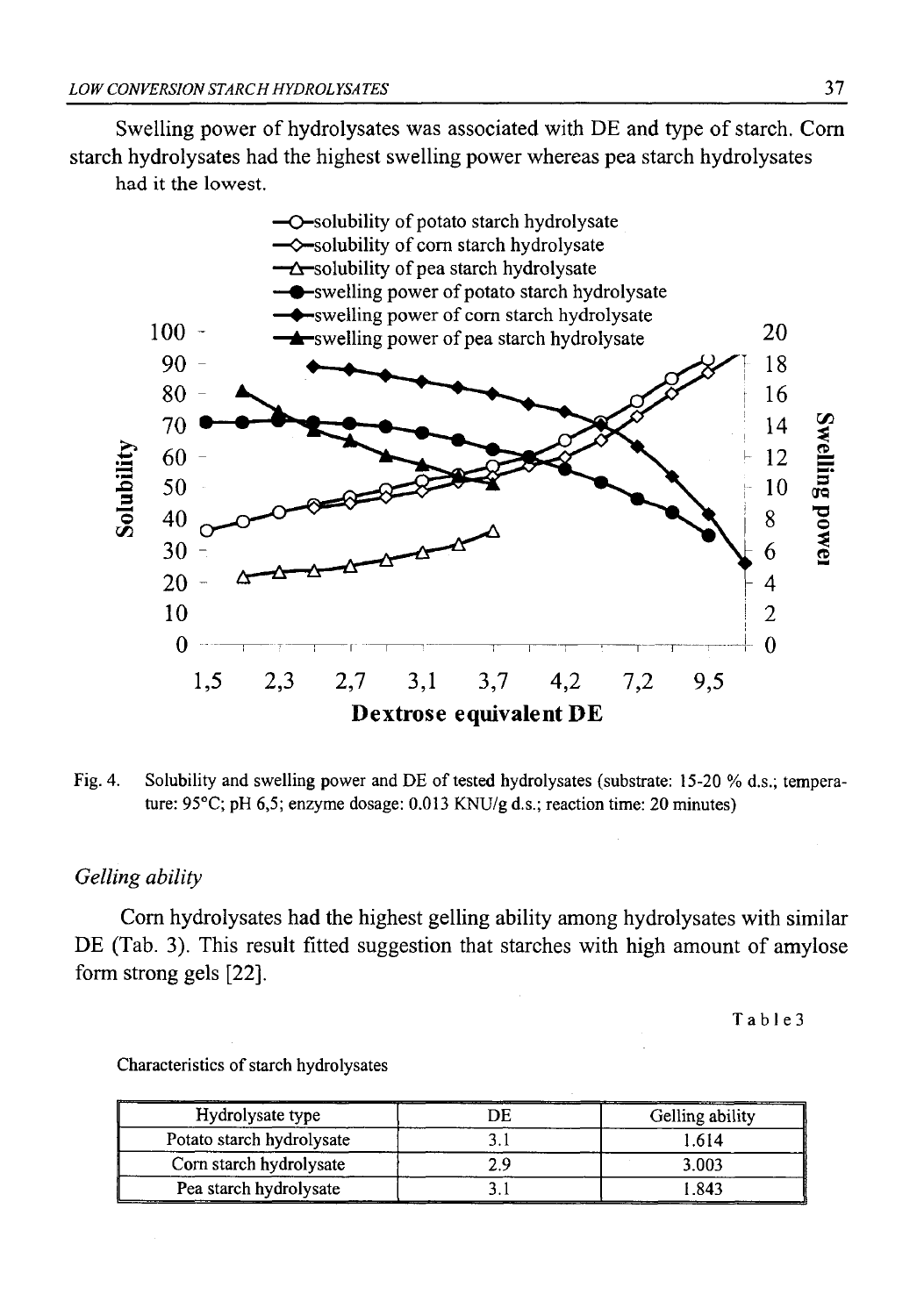# **Conclusion**

The tested starches treated by alpha-amylase show their different enzymatic susceptibility. In production of starch hydrolysates with 3.1-3.4 DE it is necessary to apply different reaction conditions: enzyme dosage  $-$  0.013 KNU/g d.s. of starch and reaction time - 10 min for potato starch, 20 min for com starch and 30 min for pea starch.

Comparison of starch hydrolysates with similar DE indicate that:

- Potato starch hydrolysates have the lowest iodine absorbance and the highest solubility. They can be used in pasteurised or cold prepared foods.
- Com starch hydrolysates characterise the highest swelling power and gelling ability - properties compatible with fats and oil. They can be indicated as the best fat replacers.
- Pea starch hydrolysates have the highest viscosity important factor for improvement emulsion stabilising properties.

# **References**

- [1] Akon C.C. : Fat replacers. Food Technol. 3 (52) 1998, 47-53.
- [2] Ambruster F.C., Harjes C.F.: U.S. Pat. 3 560 343 (1971).
- [3] Ambruster F.C., Kooi E.R.: U.S. Pat. 3 849 194 (1974).
- [4] Ambruster F.C.: U.S. Pat. 4.298 400 (1981).
- [5] Furscik S.L.: U.P. Pat. 90/04013 (1990).
- [6] Harris D.W., Day G.A.: Structure versus functional relationships of a new starch based fat replacer. Starch. 7 (45) 1993, 221-226.
- [7] Harris D.W.: U.S.Pat. 0 529 891A1 (1992).
- [8] Inglett G.E., Grisamore S.B.: Maltodextrin fat substitute lowers cholesterol. Food Technol. 6, (45) 1991, 104.
- [9] Ingrett G.E.: U.S.Pat. 4 996 063 (1991).
- [10] Leach H.N., McCowen L.D., Schoch J.T.: Structure of the starch granule. Swelling and solubility pattern of various starches. Cereal Chem. 36, 1957, 534-541.
- [11 Morehouse A.L., Malzaks R.C., Day J.D.: U.S. Pat. 3 663 369 (1972).
- [12 Morehouse A.L., Sander P.A. : U.S. Pat. 4 782 143 (1988).
- [13 Morehause A.L., Sander P.A.: U.S. Pat. 4 689 088 (1987).
- [14 Murray P.R.: Exploring the foundation of fat replacement. Food Technol. Europe. 4/5, 1995, 24-25
- [15 Novo Nordisk's analitycal method AF 9.
- [16] Roller S., Jones S.A.: Handbook of Fat Replacers. CRC Press. N. York 1996.
- [17 Passelli SA2. The Proven Fat Replacer. Company Brochure. Veendam The Netherland (1993).
- [18 PN-78/A-74701. Hydrolizaty skrobiowe (krochmalowe). Metody badań.
- [19 Roquettes Freres. Lycadex. The Natural Choice of Light Products. Company Brochure. Lestre. France. (1991).
- [20] Snyder E.C., Kooi E.R.: U.S. Pat. 2 965 520 (1960).
- [21 Summerkamp B., Hesser M.: Fat substitute update. Food Technol. 3, 1990, 92-97.
- **[22** Swinkels J.J.M.: Composition and properties of commercial native starches. Starch. 1 (37), 1985, 1-5.